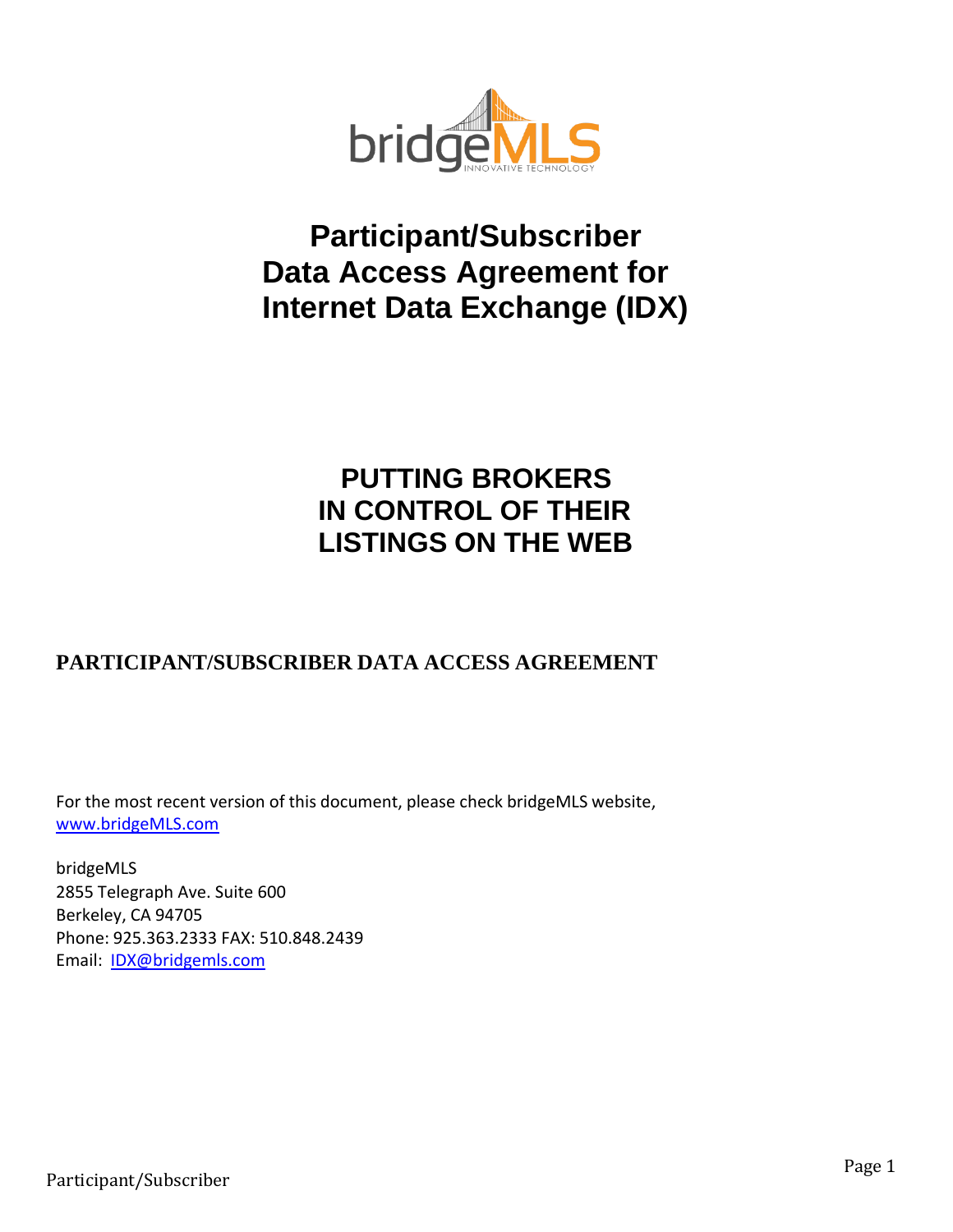# **bridgeMLS**

## **Participant/Subscriber Data Access Agreement Internet Data Exchange (IDX)**

*This form is a legally binding document between you and the bridgeMLS*

Simultaneously with or prior to submitting this contract a Participant/Subscriber must be or become an Internet Data Exchange Participant (IDXP). Please refer to the bridgeMLS IDX Policy available at [www.bridgeMLS.com for f](http://www.bridgemls.comfor/)urther details. Each licensed agent of the firm who wishes to obtain IDX data must ensure this contract is filled out completely and signed by the MLS Participant (See Paragraph 3 for definitions) for their firm. There are no exceptions. Once you have filled out the last page of this contract and obtained all of the required signatures, please mail or fax the last page (page 7) to

#### **bridgeMLS**

2855 Telegraph Ave. Suite 600 Berkeley, CA 94705 Fax: 510.848.2439

Within three (3) business days of receipt of this completed Agreement, we will send you or your consultant a copy of the executed Agreement along with instructions for IDX listing or data access.

#### **AGREEMENT**

- 1. This **AGREEMENT**is made and entered into by the among bridgeMLS and the Participant whose name and contact information appear on the signature page of the Agreement designating
	- a. The Participant information and signature
	- b. The Subscriber information and signature
	- c. The Consultant information and signature
- 2. Participant/Subscriber wishes to obtain, and the bridgeMLS wishes to provide, data for Participant/Subscriber public website, namely the listing data of other real estate brokerages participating in the IDX Program. Participant/Subscriber may wish to engage Consultants (i.e. other companies or individuals who are not employees of the Firm) to perform data downloading, manipulations and formatting, as well as programming and web design.

#### **DEFINITIONS**

3. For purposes of this Agreement, the following terms shall have the meanings set forth below.

**Consultant:** A consultant is defined as a person company or entity who is not an employee of the Participant of subscriber who acts to assist an IDX Participant or Subscriber in performing downloading, manipulation or formatting or receiving, presenting, housing, as well as programming and web design or distributing the IDX data over the Internet or by any other method to members of the public. Such consultants must agree to comply with this Agreement.

**Consumer:** A consumer is a member of the public, an end user, who has access to the IDX data through the public website of an IDX Participant or Subscriber and who is seeking a property for their own use or is seeking general information for their personal use but not for a business use.

**Firm:** The entity under which the Participants/Subscriber is doing business.

**IDX Database (IDXdb)**: The current aggregate compilation of approved listings of all Internet Data Exchange Participants of the bridgeMLS, Bay East (BEAR), Contra Costa Associations of REALTORS® (CCAR) MLS and MLSListings Inc. Those listings where the property seller has opted out of Internet publication by so indicating on the listing agreement are excluded. The bridgeMLS, BEAR, CCAR MLS and MLSListings Inc. own the IDXdb Data originating from their respective MLS's and the IDXdb compilations are protected under copyright law.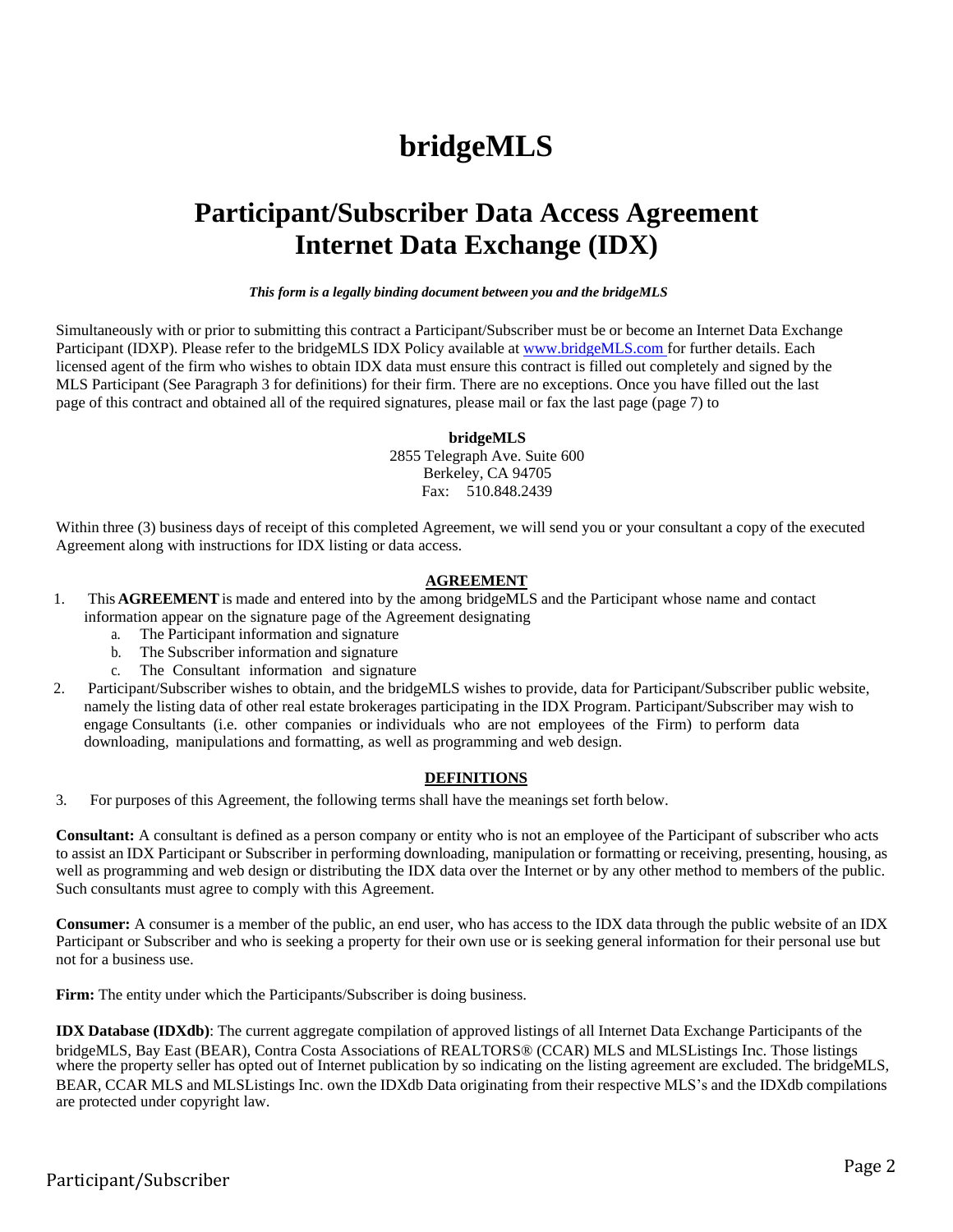**Internet Data Exchange Participant (IDXP**): The Participant who has not declined to give permission to other IDXP's and their agents to display its active, pending, and limited sold listings on their web sites in return for their permission to advertise their listings on its public web site.

**IDX Data**: The data supplied by the MLS specifically for the by the IDX Participant/Subscriber on their public websites. It includes only those data fields from the MLS that are approved for distribution to the public by Participants/Subscribers as outlined in Appendix C of the bridgeMLS IDX Data Fields.

**Listings**: For the purpose of is document, listings are defines as active, pending, and limited sold listings. Active listings are listings that are not pending, sold, withdrawn, off market, or expired status. Pending listings are listings that have a ratified contract but have not yet closed escrow. Sold listings are listings that are off market and recorded in the MLS under sold status. No other off market statuses are allowed for IDX display.

**IDX-EZ**: A proprietary program that allows IDX data to be displayed on a Participant/Subscriber's public web site in a framed window without the need to download the data.

**Multiple Listing Service (MLS)**: A service or entity for colleting and disseminating information about real property that is or has been for sale, including a means for real estate brokers to make offers of cooperation and compensation to each other. Multiple Listing Service may also include, without limitation, the provision of data processing, technical support, consulting, and other information technology services to real estate brokers and appraisers in connection with the sale and appraisals of real property.

**MLS Data**: The compilation of data relating to real estate entered into the MLS database by the Participants and Subscribers of bridgeMLS, the Bay East Association of REALTORS® MLS, the Contra Costa Association of REALTORS® MLS and MLSListings Inc. and protected under copyright law.

**Participant**: A Broker Participant (Broker of Record) is defined as any individual broker who applies and is accepted by the MLS and meets the requirements listed in the bridgeMLS Rules and Regulations.

**Receiving Party**: A Participant, Subscriber or their Consultant or any one of them acting in accordance with the MLS guidelines regarding IDX.

**Rules**: The bridgeMLS Rules and Regulations, IDX Program Policy and any operating policies of the MLS as amended from time to time.

**Subscriber**: An individual, usuallya Broker or an Agent who is operating subordinate to a Broker Participant who applies and is accepted by the MLS, and meets the requirements of the bridgeMLS Rules and Regulations.

**Web API**: Applications Programming Interface as updated from time to time

#### **bridgeMLS' OBLIGATION**

- 4. During the term of this Agreement, the MLS grants to Participant/Subscriber a revocable non-exclusive license, in each case subject to the Rules, to:
	- a. Display the IDX Data on Participant public web site, and
	- b. Make copies of the IDX Data to the extent necessary to deliver the IDX Data to consumers on Participant/Subscriber's public web site, or
	- c. Use an IDX-EZ link assigned by the MLS
- 5. During the term of this Agreement, the MLS agrees to provide to Participant/Subscriber and their Consultants:
	- a. Access to the IDX Data via the Internet using the Web API, or through an assigned IDX-EZ link.
	- b. Seven (7) days advanced notice of changes to the file and record formats of the IDX Data; and
	- c. Seven (7) days advanced notice of changes to the IDX rules

#### **PARTICIPANT/SUBSCRIBER'S OBLIGATION**

- 6. **As the IDXdb includes IDX data from the bridgeMLS, BEAR MLS, the CCAR MLS and MLSListings Inc. Participants/Subscribers shall comply with the IDX Rules of bridgeMLS, BEAR, CCAR and MLSListings at all times. The Participant/Subscriber shall also comply with the MLS Rules and Regulations**.
- 7. Participant/Subscriber acknowledges the MLS's ownership of the copyrights on the MLS Data and the IDX Data.
- 8. Participant/Subscriber shall keep all displayed data current and update their public website at least once every 12 hours.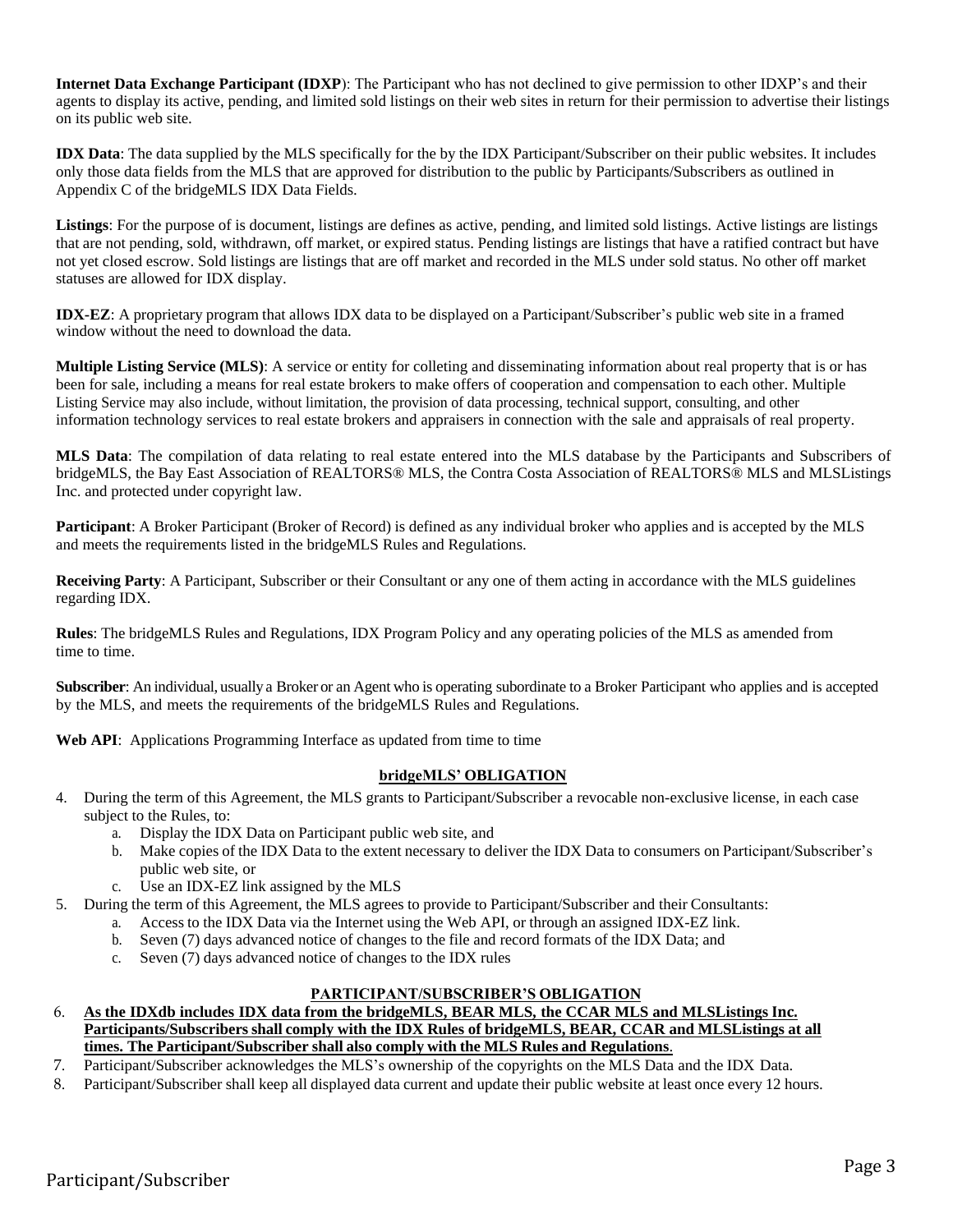- a. For Active listings: Listings that are no longer active must be removed from the Particpant/Subscriber public website as an 'active' listing within 12 hours of removal of the listing as active from the IDX data.
- b. For Sold listings: Listings with a closing date older than January 1, 2012 may not be displayed.
- 9. Participant/Subscriber shall comply with the requirements relating to Confidential Information set forth below.
- 10. Limit to Updates: daily update downloads shall be limited to no more than 6 times a day. Full downloads may be pulled only after 6:00pm Monday through Friday. No time restrictions for weekends.
- 11. In the event that Participant/Subscriber desires to use a Third Party, for the development and maintenance of the Participant/Subscriber public website, Participant/Subscriber agrees to require the Consultant to enter into an 'IDX contact wi6th the MLS and become a Consultant as defined herein.
- 12. If the MLS notifies Participant/Subscriber of a breach of the Rules of this Agreement and Participant/Subscriber does not immediately cure such breach, Participant/Subscriber agrees that the MLS may seek cure by any and all appropriate legal means necessary. In addition, the MLS may immediately, at its sole discretion, terminate Participant/Subscriber's access to the MLS/ IDX and the Consultant's access to IDX Data.
- 13. Participant/Subscriber shall notify the MLS within three (3) business days of any change to the information relating to Participant/Subscriber on the Information and Signature pages attached.
- 14. A Broker Participant or R.E. Subscriber may co-mingle the listings of other Participants with listings from other MLS sources on its website, provided all such displays are consistent with these rules. Co-mingling is (a) the ability for a visitor to the website to execute a single search that searches any portion of the IDX database at the same time it searches listing data from any other source(s); or (b) the display on a single web page or any portion of the IDX database and listing data from any other source.
- 15. Participant/Subscriber shall indemnify, defend and hold harmless bridgeMLS, BEAR, CCAR MLS' and MLSListings Inc. from any and all claims, damages, liabilities, costs and expenses, including, without limitation, attorney's fees and costs, arising from or related to Participant/Subscriber and/or Consultant's business operations, including without limitation, use for misuse of the IDX Data and MLS Data.
- 16. Participant/Subscriber remains responsible at all times for any breach by Consultant.
- 17. Intention of IDX Display. IDX is solely intended to allow Participants and Subscribers to display limited active, pending, and sold MLS Data on their public internet sites. Display of this information is strictly limited to internet sites accessible by the public. IDX is in no way intended to negate prohibitions contained within these rules, or the Realtor Code of Ethics, which prohibits advertising of another agent's listings. Nor is IDX intended in any way to empower Subscriber or Participants to allow direct access to downloaded data on their individual computers, networks, or intranet sites by any individual (including buyers and sellers) who are not current Participants or Subscribers of bridgeMLS.
- 18. No portion of IDX-EZ shall be modified or reverse engineered. This includes the initial search screen (layout, background, text, text placement, etc) and the results screens (layout, background, text, text placement, etc).

#### **CONSULTANT'S OBLIGATION**

- 19. If the MLS notifies Participant/Subscriber of a breach of the Rules or this Agreement and Firm does not immediately cure such breach, the MLS may contact Consultant to cure any such breach that is within Consultant's control. Consultant agrees to cooperate with the MLS and act immediately upon notification by the MLS of an uncured breach by Participant/Subscriber or Consultant.
- 20. Each Consultant acknowledges the MLS's ownership of the copyrights on the MLS Data and the IDX Data.
- 21. Each Consultant shall comply with the requirements related to the Confidential Information requirements as set forth below. The Participant/Subscriber remains responsible for the compliance of their Consultant in any activity performed by their Consultant regarding the IDX Data or its elements and systems
- 22. Each Consultant shall notify the MLS within five (5) business days of any change to the information relating to it on the Consultant Information and Signature page attached.
- 23. Limit to Updates: daily update downloads shall be limited to no more than 6 times a day. Full downloads may be pulled only after 6:00pm Monday through Friday. No time restrictions for weekends.
- 24. Consultant agrees to not modify or reverse engineer any portion of IDX-EZ. This includes the initial search screen (layout, background, text, text placement, etc) and the results screens (layout, background, text, text placement, etc).
- 25. Registered IDX Consultants are required to provide bridgeMLS with a monthly report of their current bridgeMLS customer list. This report shall be emailed to [idx@bridgemls.com n](mailto:idx@bridgemls.com)o later than the 5th of each month. A template will be provided for this purpose.
- 26. Consultant will be required to pay the MLS a set-up fee of \$100.00 for every new bridgeMLS user that is onboarded.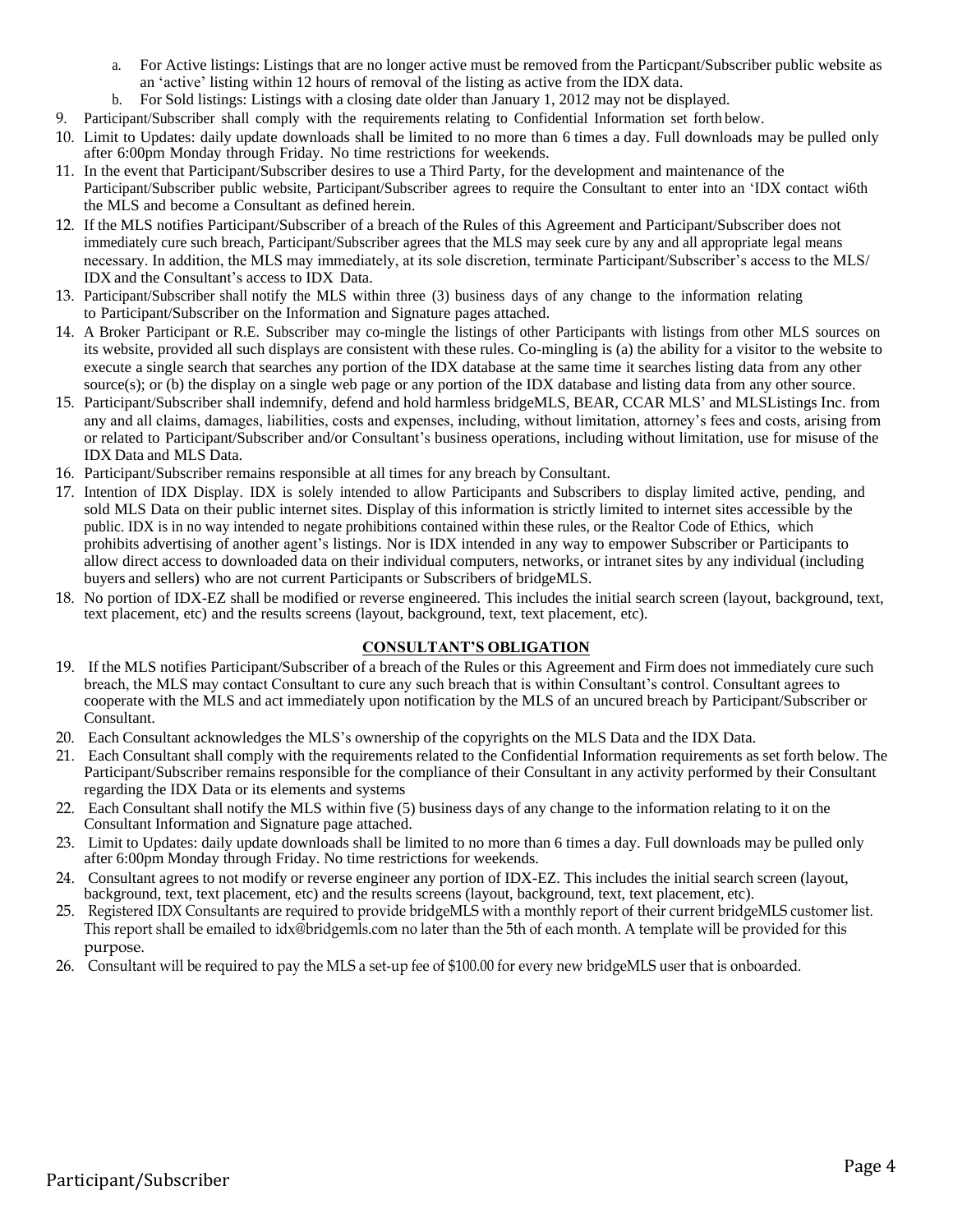#### **CONFIDENTIAL INFORMATION**

27. **"Confidential Information"** is information or material proprietary to the MLS or designated "confidential" by the MLS and not generally know to the public, that This includes the initial search screen (layout, background, text, text placement, etc) and the results screens (layout, background, text, text placement, etc), or Consultants or any one of them (the "Receiving Party"\_) may obtain knowledge of or access to as a result of delivery or access under his Agreement. Confidential Information includes, but is not limited to, the following types of information and other information of a similar nature (whether in oral, visual, audio, written or other form):

- a. All MLS Data including photographs, except the IDX Data to the extent to which this Agreement and the Rules permit disclosure and that is provided in the Web API Data from the MLS;
- b. All documentation and other tangible or intangible discoveries, ideas, concepts, designs, drawings, specifications, models, information;
- c. Software, source code, object code, diagrams, flow charts;
- d. Techniques, procedures;
- e. IP addresses, IDX-EZ links, access codes and passwords; and
- f. Any information that the MLS obtains from any third party that the MLS treats as proprietary or designates as Confidential Information, whether or not owned or developed by the MLS.
- g. Firm, Participant and Subscriber roster information that appears in the MLS Database
- 28. **Exceptions**. The Confidential Information does not include information that:
	- a. Is in the public domain at the time of disclosure;
	- b. Is required to the disclosed by judicial order or other compulsion of law, provided that the Receiving Party provides to the MLS prompt notice of any such order.

29. **Title**. The Receiving Party acknowledges that title to and the ownership of the Confidential Information remains at all times with the MLS or with the third parties in whom title and ownership existed prior to this Agreement or prior to disclosure by the MLS. 30. **Restrictions** on Use – Scope of Use. The Participant/Subscriber will use or access the Confidential Information only as expressly permitted under this Agreement and the Rules and the Participant/Subscriber will not use its access or the Confidential Information for any other purpose. The Receiving Party will employ measures to protect the Confidential Information from disclosure at least as rigorous as those it uses to protect its own trade secrets, but in no event less than reasonable care.

31. **Restrictions on Use** – Unauthorized Uses. The Receiving Party will not make copies of the Confidential Information. The Receiving Party will not directly or indirectly disclose, display, provide, transfer or otherwise make available the Confidential Information to any person or entity, unless the Receiving Party has received prior written consent of the MLS to do so. At no time and under no circumstances will the Receiving Party reverse engineer, decompile, or disassemble any software constituting part of the Confidential Information. The Receiving party will not incorporate the Confidential Information into any other work or product.

32. **Restrictions on Use – No Third Party Access**. Only the Receiving Party's own employees will access the Confidential Information. The Receiving Party will not provide access to the Confidential Information to third parties, including consultants or independent contractors, without prior written consent from the MLS. If the MLS grants consent, the Receiving Party will execute an agreement with the third party that imposes at least as strict a confidentiality obligation on the third party as that imposed by this Agreement on the Receiving Party.

33. **Restrictions on Use – Location Restriction**. The Receiving Party will not remove the Confidential Information from its principal place of business without the MLS's prior written consent. IN the event that MLS grants consent, the Receiving Party is not relieved of any of its obligations under this Agreement.

34. **Termination and Return of Materials**. Within five (5) days of the end of the term of this Agreement or receipt of notice of termination by the MLS, the Receiving Party will return to the MLS all Confidential Information and all other materials provided by the MLS to the Receiving Party. The Receiving Party will also erase, delete, or destroy any Confidential Information stored on magnetic media or other computer storage, including system backups. Upon the request of the MLS, an officer of the Receiving Party will certify in writing that all materials have been returned to the MLS and all magnetic or computer data has been destroyed.

#### **TERM AND TERMINATION**

35. **Term and Termination**. The term of this Agreement begins of the "Effective Date" set forth on the "bridgeMLS Information and Signature Page" attached. The MLS has the right at any time and in its sole discretion to terminate this Agreement. This Agreement shall terminate upon the occurrence of any of the following events:

- a. The MLS's notice to Firm that this Agreement is terminated.
- b. Firm's notice to the MLS that it no longer intends to display IDX Data on its web site
- c. Termination of Firm's privileges as a Participant/Subscriber of the MLS for any reason, including non-payment of MLS dues or fines.
- d. Upon agreement of the parties.

### Participant/Subscriber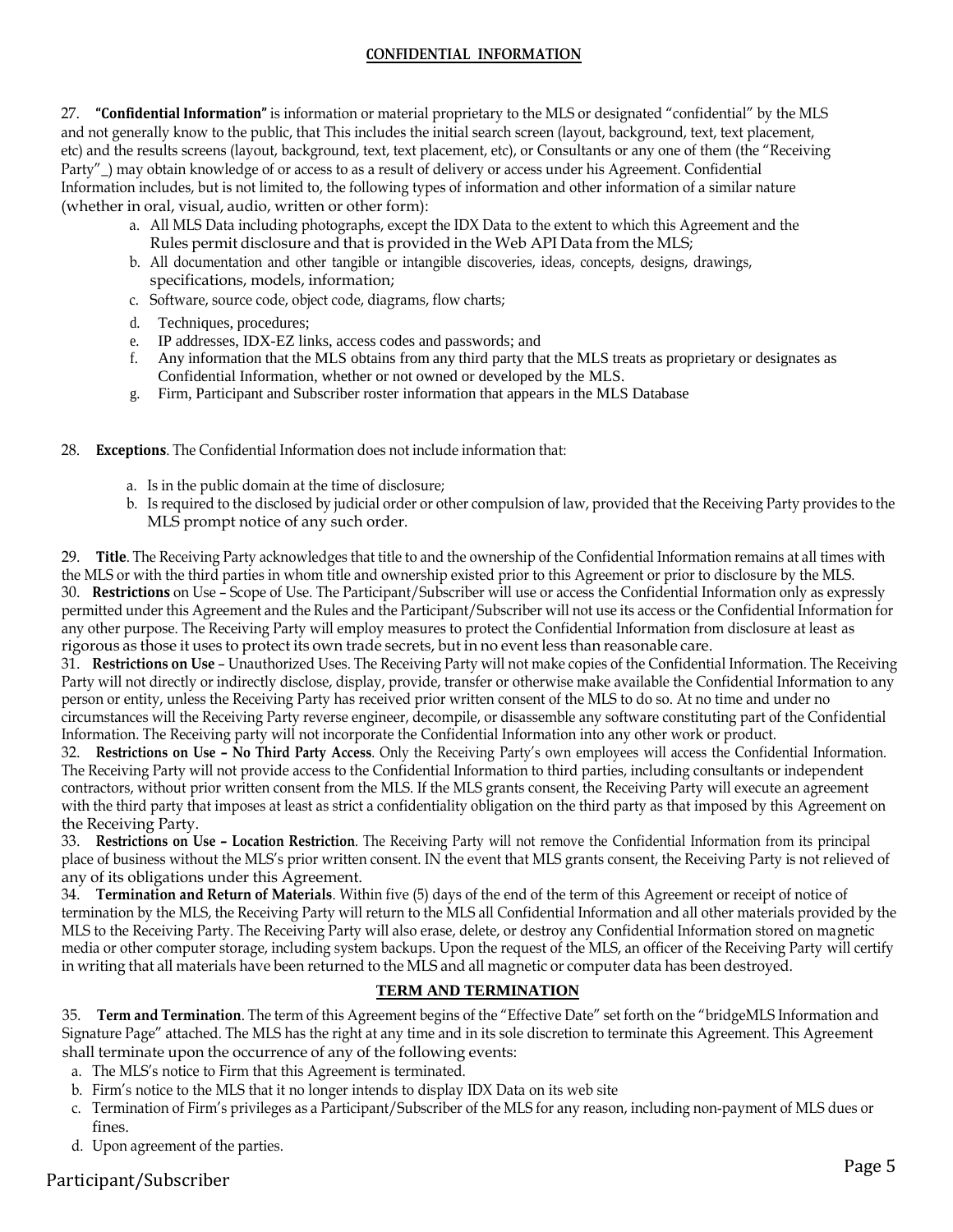#### **GENERAL PROVISIONS**

36. **Survival of Obligations**. The obligations of Participant/Subscriber set forth under "Participant/Subscriber" above and the obligations of Consultants under "Consultants' Obligations" above, and the provisions regarding "Confidential Information" shall survive the termination or expiration of this Agreement.

37. **The MLS's Remedies**. Because of the unique nature of the MLS Data and Confidential Information, Firm and Consultants acknowledge that the MLS would suffer irreparable harm in the event that any of the them breaches its obligation under this Agreement, and that monetary damages would be inadequate to compensate the MLS for a breach. The MLS is therefore entitled, in addition to all other forms of relief, to injunctive relief as may be necessary to restrain any continuing for further breach by Firm or Consultants or any one of them, without showing or proving any actual damages sustained by the MLS.

38. **Attorney's fees**. If the MLS prevails in any action to enforce or interpret this Agreement or any provision hereof, the party against whom enforcement or interpretation was sought will pay the MLS's reasonable attorney's fees and costs for such legal action.

39. **Limitation of Liability**. The MLS's liability to Participant/Subscriber and Consultants for damages under this Agreement, whether in contract or tort, shall be limited to the aggregate amounts paid by the Participant/Subscriber and Consultants to the MLS, if any, under this Agreement. The Participant/Subscriber's and Consultants' only other remedy shall be termination of this Agreement. The MLS shall not be liable for any incidental or consequential damages under any circumstances, given if the MLS has been advised of the possibility of such damages. The MLS shall have no liability for inaccuracies in the IDX Data or the MLS Data and Participant/Subscriber accepts the IDX Data and MLS Data on an "AS IS" basis. THE MLS MAKES NO WARRANTY WITH RESPECT TO THE MLS DATA OR THE IDX DATA, WHETHER EXPRESS OR IMPLIED. THE MLS SPECIFICALLY EXCLUDES AND DISCLAIMS THE WARRANTIES OF MERCHANTABILITY AND FITNESS FOR A PARTICULAR PURPOSE.

40. **Notice**. All notices to be given under this Agreement shall be mailed, emailed or faxed to the parties at their respective addresses set forth below or such other address of which any party may advise the others in writing during the term of this Agreement. They will be deemed given when received and acknowledged by the MLS. The Participant/Subscriber is encouraged to verify the MLS's receipt of their notice.

41. **No Waiver**. No waiver or modification of this Agreement or any of its terms is valid or enforceable unless reduced to writing and signed by the party who is alleged to have waived its rights or to have agreed to a modification.

42. **No Assignment**. Neither Participant/Subscriber nor Consultant, nor any of them, may assign or otherwise transfer any of their rights under this Agreement to any party without the prior written consent of the MLS.

43. **Entire Agreement**. This Agreement contains the full and complete understanding of the parties regarding the subject matter of this Agreement and supersedes all prior representations and understanding whether oral or written. The previous sentence notwithstanding, the Rules are expressly incorporated into this Agreement by reference.

44. **Applicable Law**. This Agreement is governed by and enforced according to the laws of the State of California, including Arbitration in accordance with the MLS Rules and Regulations of the bridgeMLS